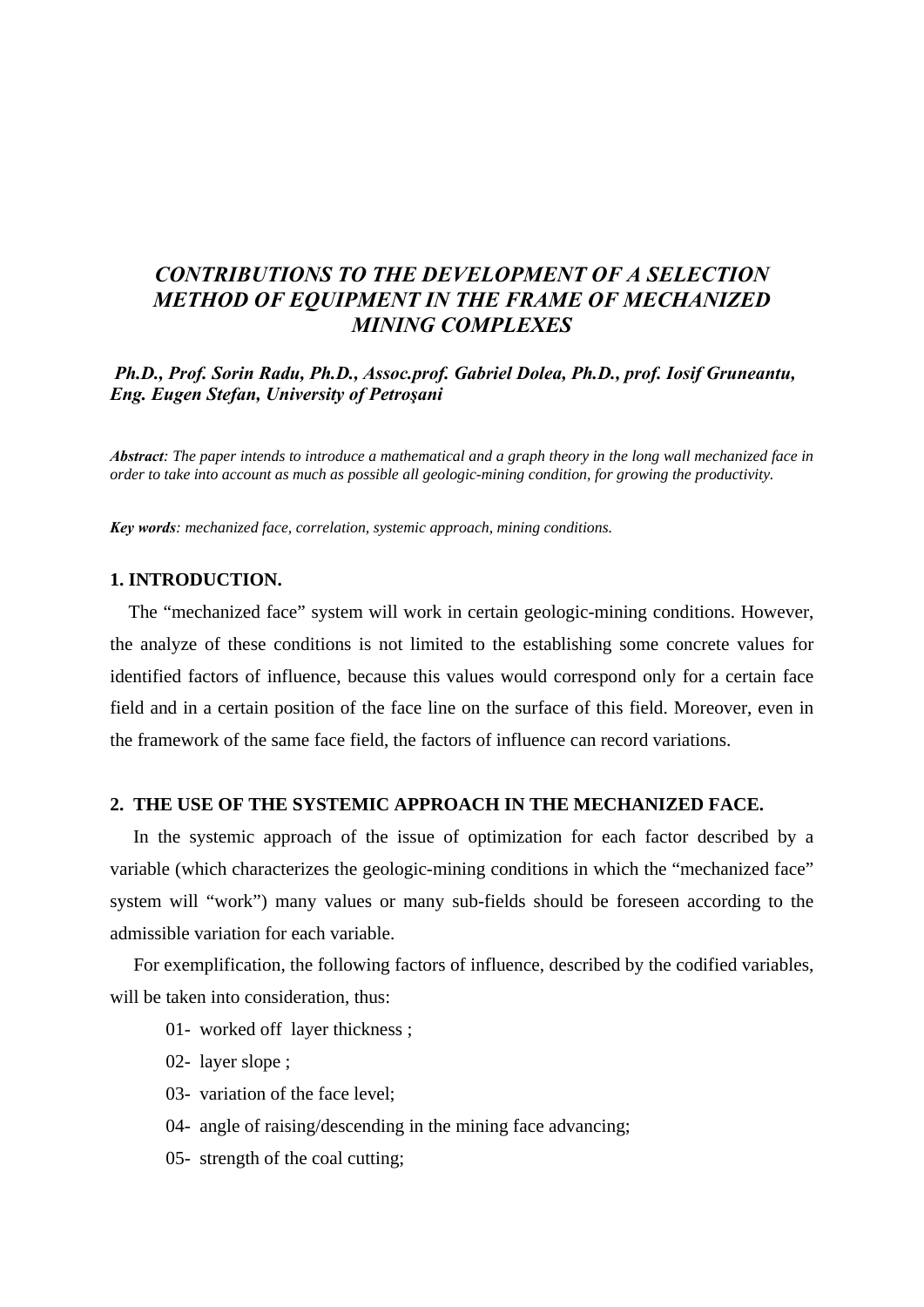06- coal hardness coefficient;

07- strength of the bottom compression;

08- strength of the roof compression.

 A mechanized face will work in a certain period of time, in certain concrete conditions settled by a range of values of the above mentioned variables.

 The design solutions (types of the face equipments for mechanization of the main operation complexes) that finally will define a mechanized face will have to be correlated with the geologic-mining conditions the mechanized face will work and that were previously described by the means of the stimuli-type variables.

 The description of the technological solutions is made by a set of category -type checkable variables by which the type of the equipment used at every operation complex is defined. Each variable regarding the type of equipment will have as much qualitative values as different types of the respective equipment can be taken into consideration as being applicable in the given conditions.

For instance, we will note with A - the set of the face equipments, finite set.

$$
A = \{a_1, a_2, \dots, a_j, \dots, a_k\}
$$
 (1)

 $a_i, j = \overline{1, k}$  - is part of the A set and it is identified by the concrete type of equipment (respectively face shearer - in the given example).

 In order to analyze the compatibility between the concrete geo-mining conditions in which the mechanized face and the equipment (face shearer) proposed to enter in the mechanized complex will work, that is, for short, for analyzing the conditions-solutions (C-S) compatibility it will be proceeded thus:

Be U- a certain set and A a finite subset of U, expressed as above.

Using a fuzzy function we can establish which is the  $a_i$  element (the equipment that could "enter" in the mechanized face complex) which will meet the best the needs of the concrete geologic-mining conditions (and in which will work the future mechanized face) defined by stimuli variables and for that those  $F<sub>I</sub>$  fuzzy functions were built. Analogously, it can be analyzed the opportunity of using the other equipment types (for example B-mechanized supporting; C-face conveyors) with that the face shearer could work in the mechanized complex in the same concrete geologic-mining conditions.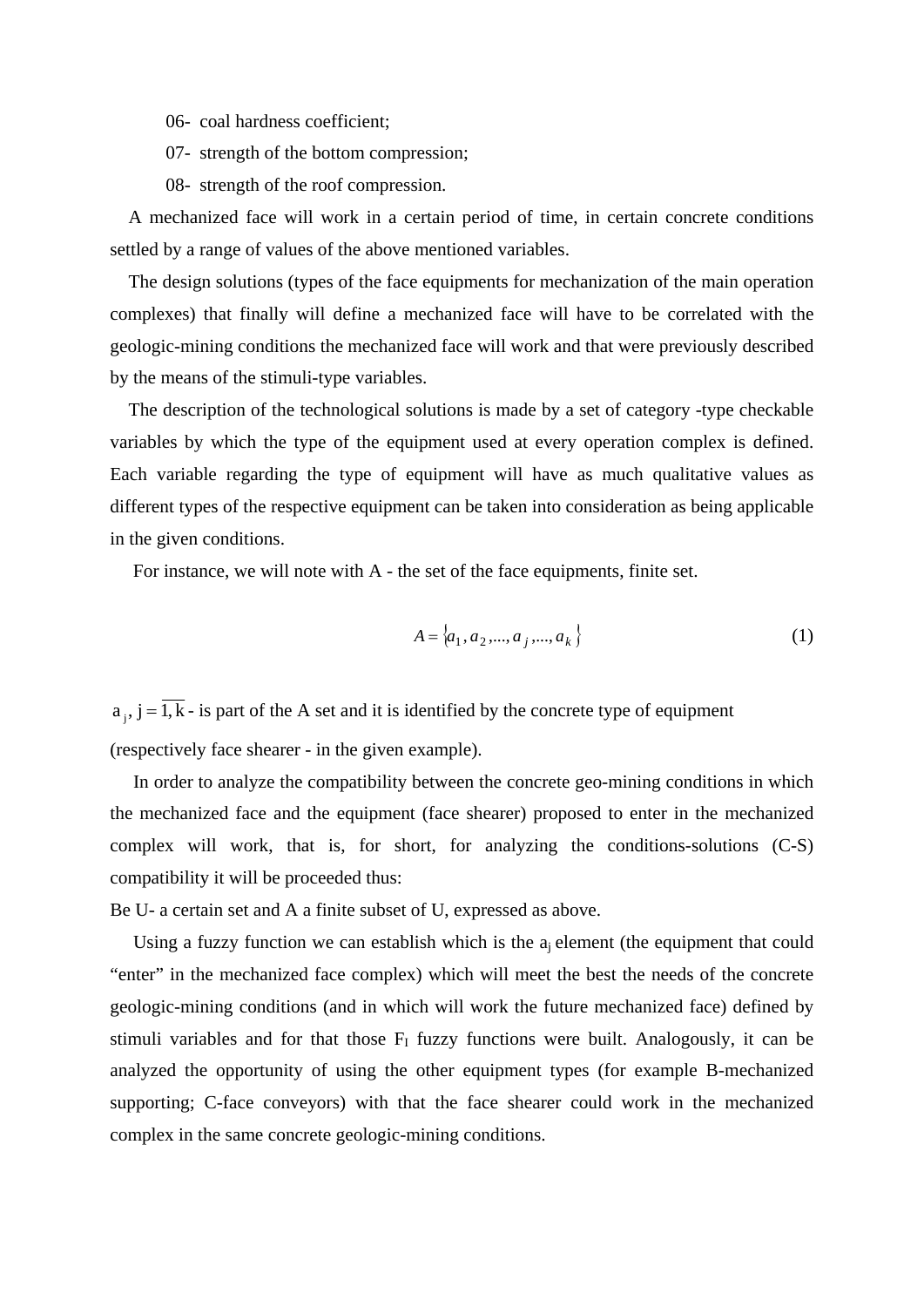It will be taken into consideration (discussion) all the elements  $a \in A$ ,  $b \in B$ ,  $c \in C$ , for which  $\mu_{nF}(a) > 0.5$ ,  $\mu_{nF}(b) > 0.5$ ,  $\mu_{nF}(c) > 0.5$ , considering that the elements for that  $\mu_{nF} > 5$ , belong in an important extent to F, unlike those for that  $\mu_{n}F(a) \leq 5$ ; which are considered to belong in a less important extent to F.

 After drawing up all the "C-S" affiliation matrixes (for all the type of equipments which are eligible for setting up together an equipment complex), are analyzed the compatibility between every equipment belonging to the above mentioned equipments range in order to set up the mechanized face complexes able to work in concrete geologic-mining conditions.

For this it is appealing to the compatibility matrix (S-S) on concrete given conditions.

 The fuzzyficated compatibility "solutions-solutions" (S-S) matrix for the concrete conditions (fig.1)

| Machine                  | Type                                         |        | Subset Element | Affiliation     | 09 | 10 | $11\,$ |              |              |              |              |                 |              |
|--------------------------|----------------------------------------------|--------|----------------|-----------------|----|----|--------|--------------|--------------|--------------|--------------|-----------------|--------------|
|                          |                                              |        |                | $\rm degree$    | 01 | 02 | 03     | 01           | 02           | 03           | 01           | $\overline{02}$ | 03           |
| Shearer                  | 1K101                                        |        | 01             | $\mu_{01}^{09}$ |    |    |        | $\mathbf{1}$ |              | $\mathbf{1}$ | $\mathbf{1}$ |                 |              |
|                          | $\ddot{\phantom{0}}$<br>$\bullet$            | 09     | 02             | $\mu_{02}^{09}$ |    |    |        |              | $\mathbf{1}$ |              |              | $\mathbf{1}$    | $\mathbf{1}$ |
|                          |                                              |        | 03             | $\mu_{03}^{09}$ |    |    |        | $\mathbf{1}$ |              |              |              |                 |              |
| Mechanized<br>supporting | $\ddot{\phantom{0}}$<br>$\ddot{\phantom{0}}$ |        | 01             | $\mu_{01}^{10}$ |    |    |        |              |              |              | $\mathbf{1}$ |                 | $\mathbf{1}$ |
|                          | $\ddot{\phantom{0}}$<br>$\ddot{\phantom{0}}$ | 10     | 02             | $\mu^{10}_{02}$ |    |    |        |              |              |              |              | $\mathbf{1}$    |              |
|                          | $\ddot{\phantom{0}}$                         |        | 03             | $\mu_{03}^{10}$ |    |    |        |              |              |              | $\mathbf{1}$ |                 |              |
| Conveyor                 | $\ddot{\phantom{0}}$<br>$\ddot{\phantom{0}}$ | $11\,$ | 01             | $\mu_{01}^{11}$ |    |    |        |              |              |              |              |                 |              |
|                          | $\bullet$                                    |        | 02             | $\mu_{02}^{11}$ |    |    |        |              |              |              |              |                 |              |
|                          |                                              |        | 03             | $\mu_{03}^{11}$ |    |    |        |              |              |              |              |                 |              |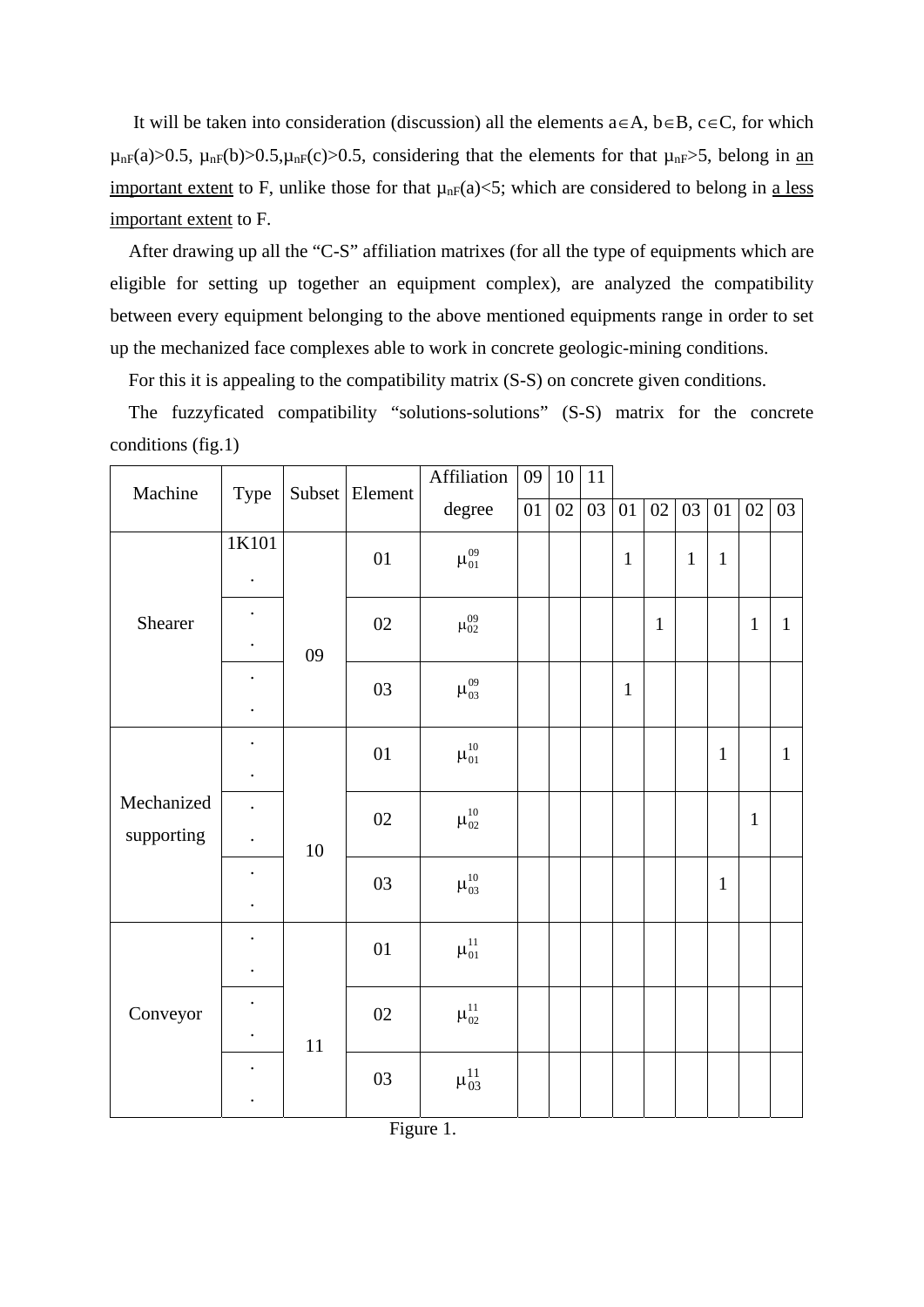The fuzzyficated "solutions-solutions" (S-S) compatibility matrix for the concrete conditions includes the figure "1" that certifies the compatibility between the "row" and "column" element and, respectively the figure "0" (or it can be omitted) which codes the incompatibility between the "row" and "column" elements being taken into consideration. Also, the compatibility (S-S) matrix includes an extra column given the classical compatibility (S-S) matrix, named column of affiliation degree. The numerical values of this column quantifies the affiliation degree of each element of the solutions sub-sets (for each equipment belonging to the types of equipments eligible for setting up a mechanized complex) for the concrete geological-minig conditions, conditions defined by the elements belonging to the "conditions" sub-sets.

 Therefore, due to this matrix, the compatibility between different types of equipments that can enter in the mechanized face complex can be analyzed.

 This matrix includes all the applicable variants. The possible applicable variants can be identified due to the fuzzyficated compatibility "S-S" matrix, or by hand proceedings using the successions graph (drew up by the means of modules from the diagonal), or by computer programmed algorithms.

 The succession graph will have a special aspect, every element of the graph (every joint) will have attached a joint constant, named affiliation constant, which will define the compatibility of the respective type of equipment with concrete deposit conditions in which the issue of designing of the mechanized face complex is analyzed.

For the given situation (a hypothetical example) the succession graph will be as in figure 2.



Figure 2.